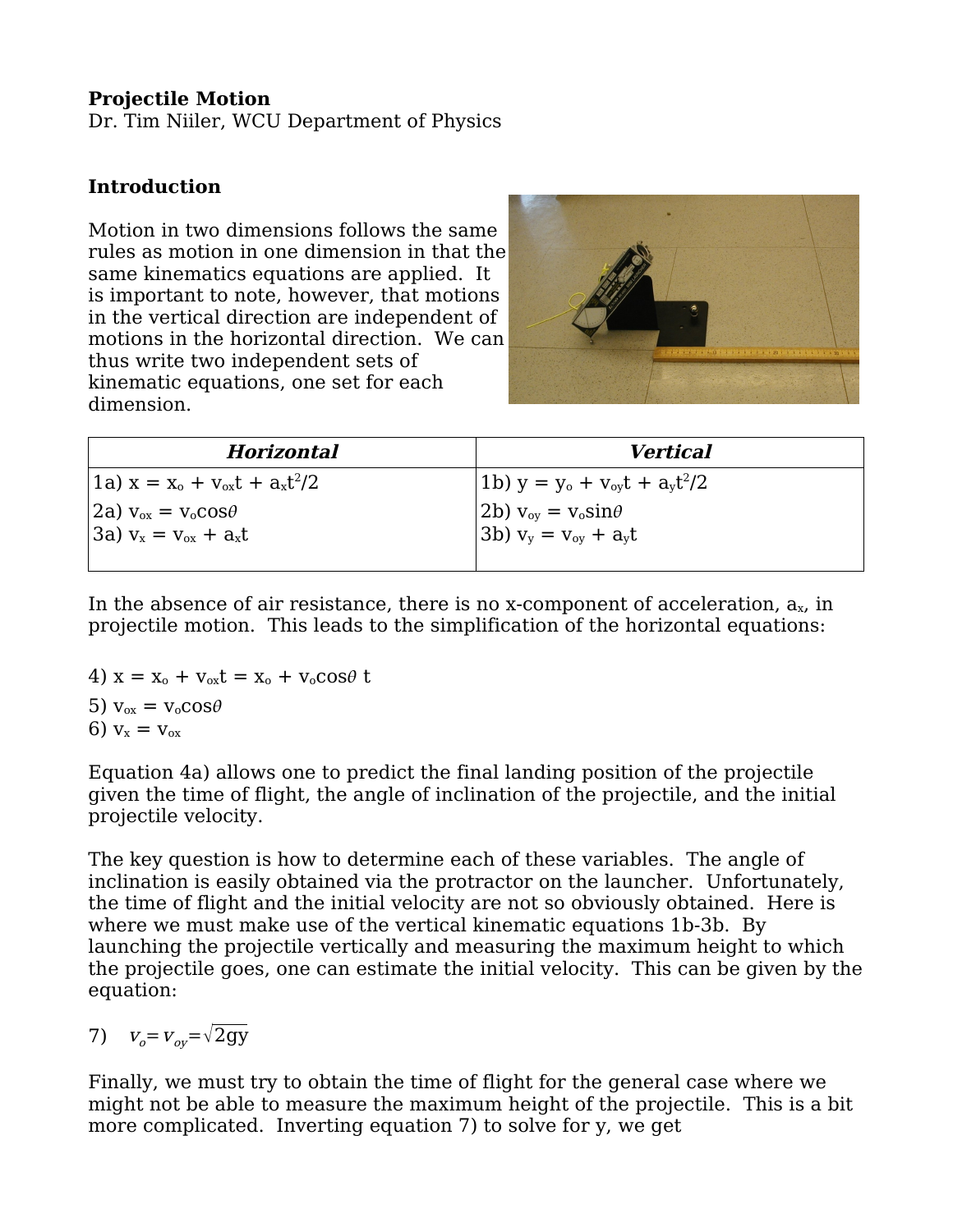$$
8) \quad y = \frac{v_{oy}^2}{2g}
$$

Equation 1b) can be manipulated to give the half-flight time:

$$
9) \quad t_{1/2} = \sqrt{\frac{2y}{g}}
$$

Substituting equation 8) into equation 9), we get an expression for the half-flight time in terms of known quantities:

10) 
$$
t_{1/2} = \sqrt{\frac{2(v_{oy}^2/(2g))}{g}}
$$

or, with some simplification:

11) 
$$
t_{1/2} = \frac{v_{oy}}{g} = \frac{v_o \sin \theta}{g}
$$

Thus the full flight time is equation 11) times two:

12) 
$$
t=2\frac{v_o\sin\theta}{g}
$$

Finally, we have an expression for the expected horizontal distance of travel in terms of all known quantities:

13) 
$$
x = x_o + \frac{2 v_o^2 \cos \theta \sin \theta}{g}
$$

#### **Procedure**

#### Part 1: Determining  $v_0$

As indicated by the above discussion, we must first find  $v_0$  before we can proceed to predict the range of the projectile as a function of angle. To do this, we will aim the launcher vertically upwards and attempt to measure the height of the ball's apex. Clamp your ruler vertically adjacent to the launcher. Prime your launcher by setting the ball in to the first setting. (There are three. We want the lowest velocities to avoid accidents between groups or with the lights!) One partner should fire the launcher while the other partner observes the ruler to determine the maximal height. Be sure to account for the height difference between the point where the ball leaves the launcher and the apex. Then use equation 7) to calculate the initial velocity. Repeat this ten times to ensure reliability of your measurement. Do not forget to record uncertainties with every measurement.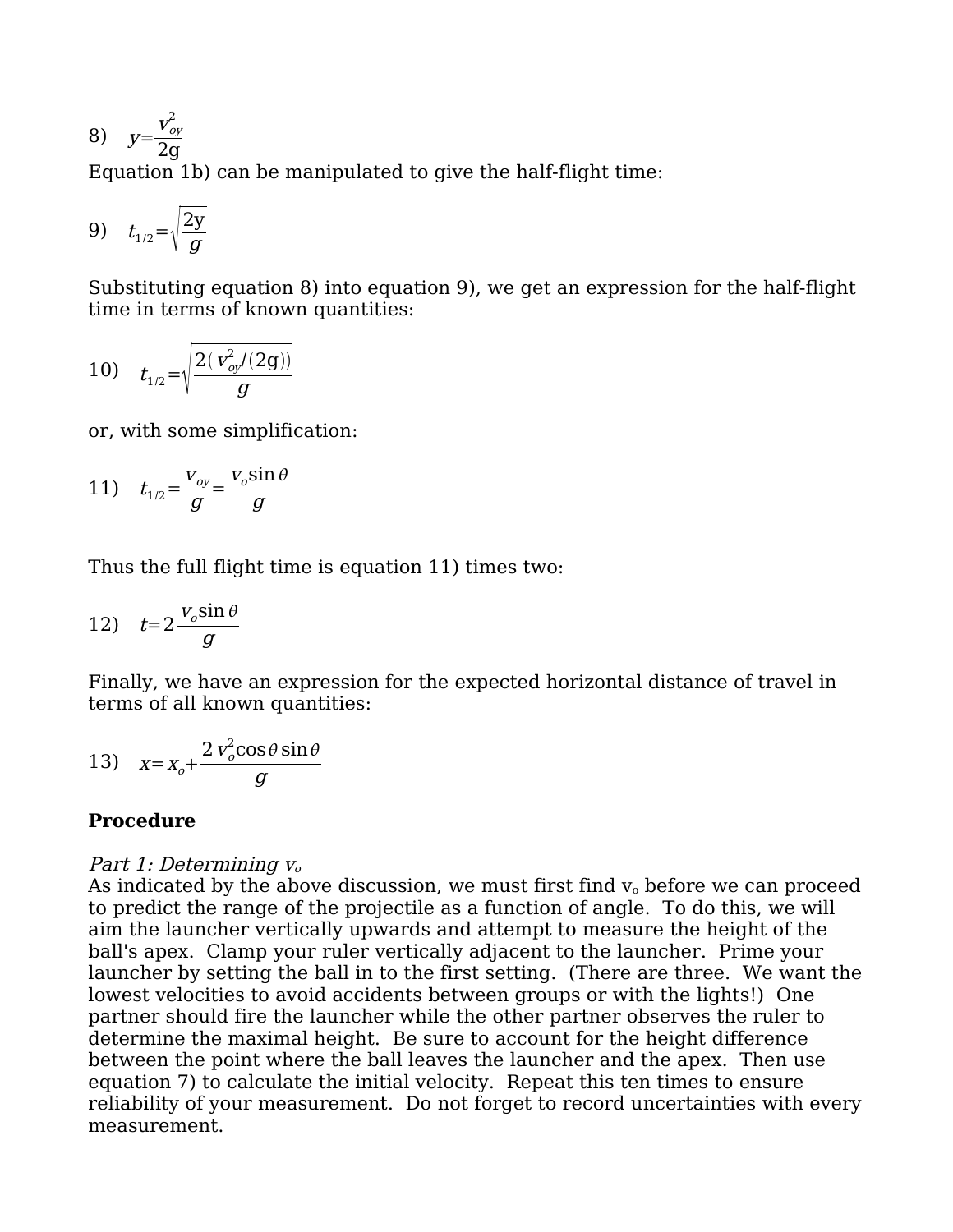| Trial          | Muzzle Height<br>$y_0$<br>(m) | Apex Height<br>$y_1$<br>(m) | Difference in<br>Height, y<br>(m) | <b>Initial Velocity</b><br>$\mathbf{V_{0}}$<br>(m/s) |
|----------------|-------------------------------|-----------------------------|-----------------------------------|------------------------------------------------------|
| 1              |                               |                             |                                   |                                                      |
| $\overline{2}$ |                               |                             |                                   |                                                      |
| 3              |                               |                             |                                   |                                                      |
| $\overline{4}$ |                               |                             |                                   |                                                      |
| 5              |                               |                             |                                   |                                                      |
| 6              |                               |                             |                                   |                                                      |
| 7              |                               |                             |                                   |                                                      |
| 8              |                               |                             |                                   |                                                      |
| 9              |                               |                             |                                   |                                                      |
| 10             |                               |                             |                                   |                                                      |
|                |                               |                             | Average $v_0$ =                   |                                                      |
|                |                               |                             | STDev $v_0$ =                     |                                                      |

**Table 1: Determination of Initial Velocity**

Part 2: Validation of equation 13)

In this part you will launch the ball at several different angles compare your prediction of the range of the ball with the actual distance traveled. Because the launchers are not level with the ground, you will need to determine how to modify equation 13) to account for this. Otherwise, your predicted range will under-estimate your measured range. Do not forget to record uncertainties for every measured and calculated value.

Table 2: Comparison of Measured vs. Predicted Range

| Trial | rabio 2. Comparison or ricabarca vol. ricalcioa riango<br>Angle | Measured            | Predicted           | Within       |
|-------|-----------------------------------------------------------------|---------------------|---------------------|--------------|
|       | θ                                                               | Range, $\Delta x_m$ | Range, $\Delta x_m$ | Uncertainty? |
|       | (degrees)                                                       | (m)                 | (m)                 |              |
|       | 10                                                              |                     |                     |              |
| 2     | 20                                                              |                     |                     |              |
| 3     | 30                                                              |                     |                     |              |
| 4     | 40                                                              |                     |                     |              |
| 5     | 50                                                              |                     |                     |              |
| 6     | 60                                                              |                     |                     |              |
| 7     | 70                                                              |                     |                     |              |
| 8     | 80                                                              |                     |                     |              |